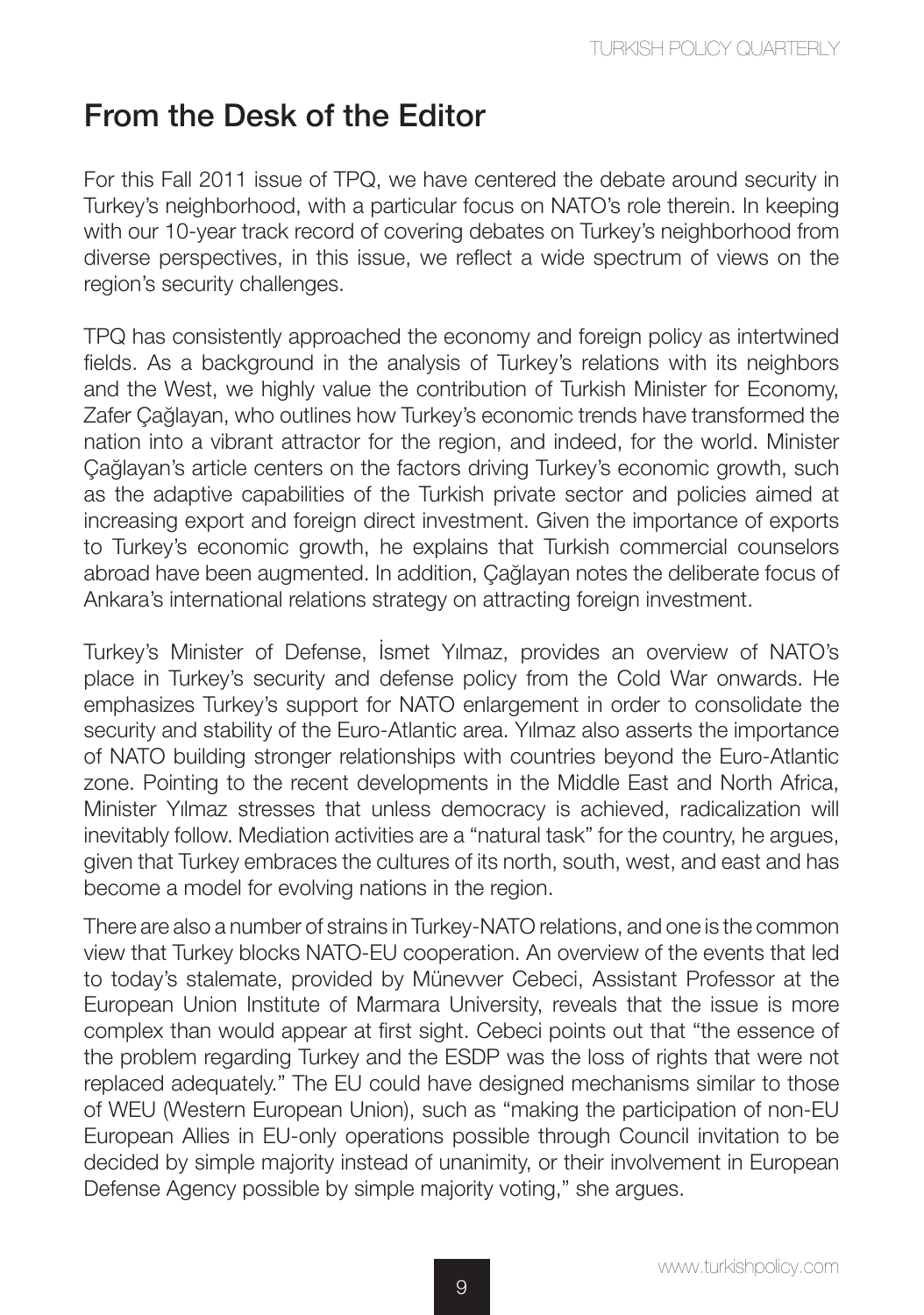Clearly, how the EU has dealt with this issue has prompted questioning among Turkish diplomats and politicians about European intentions when it comes to including Turkey into their club. Assessment of Faruk Loğoğlu, Vice President of the Republican People's Party (CHP), who is also a member of TPQ's Advisory Board, is that "the EU sacrifices a more collaborative relationship with NATO in favor of a choice to impose on Turkey certain Cyprus-related demands." He points out that a more active participation for Turkey in European security and defense affairs would benefit the EU's influence as an international actor as well as strengthen strategic collaboration with NATO.

Due to it being the 60th anniversary of Turkey's NATO membership, the drop in the last several years of NATO's favorability among the Turkish public is attracting more attention. To exchange constructive ideas on how to develop a stronger understanding of NATO among the Turkish public, a meeting was held at Kadir Has University on 21 September 2011 entitled "NATO and Turkey: Implementing Ideas for Strengthening Public Support for the Alliance." Some participants of the meeting suggested that the low support registered towards NATO in opinion polls in Turkey should not be overdramatized. They noted that poll results are not the only indication of what the alliance means to Turkey, and that low support levels are also observed in other NATO ally countries. True as this may be, the Turkish public stands out as exceptionally negative on issues pertaining to NATO, as recent *Transatlantic Trends* poll results demonstrate.

As pointed out in the discussions, many Turks arguably feel that NATO has little use for them in encountering the security threats they face – such as PKK terrorism – and, thus, is not "necessary" for – and might even be detrimental to – peace in Turkey's neighborhood. Reasons for this cynicism are thought to range from Turks not knowing what it is like to be outside of NATO, to the lack of recall of alliance activities that served ends Turks felt strong support for – such as in Bosnia.

The Turkish public is hardly ever reminded by the country's leadership of the tangible benefits of NATO and remain largely unaware of the many new areas NATO is active in, such as energy, cyber security, or the struggle against piracy. This situation raises questions about whether having negative sentiments prevail among the Turkish public is "instrumentalized" by Ankara to strengthen its hand at the negotiation table with the West. NATO also loses support as perceptions of the U.S. or Turkey-EU relations deteriorate – Turkish people barely differentiate between these different pillars of the "West."

Yurter Özcan, who heads the Turkish Policy Center in Washington, DC, argues that the rhetoric used by the Justice and Development Party (AKP) towards the Western world has played a role in the negative public opinion trends in Turkey.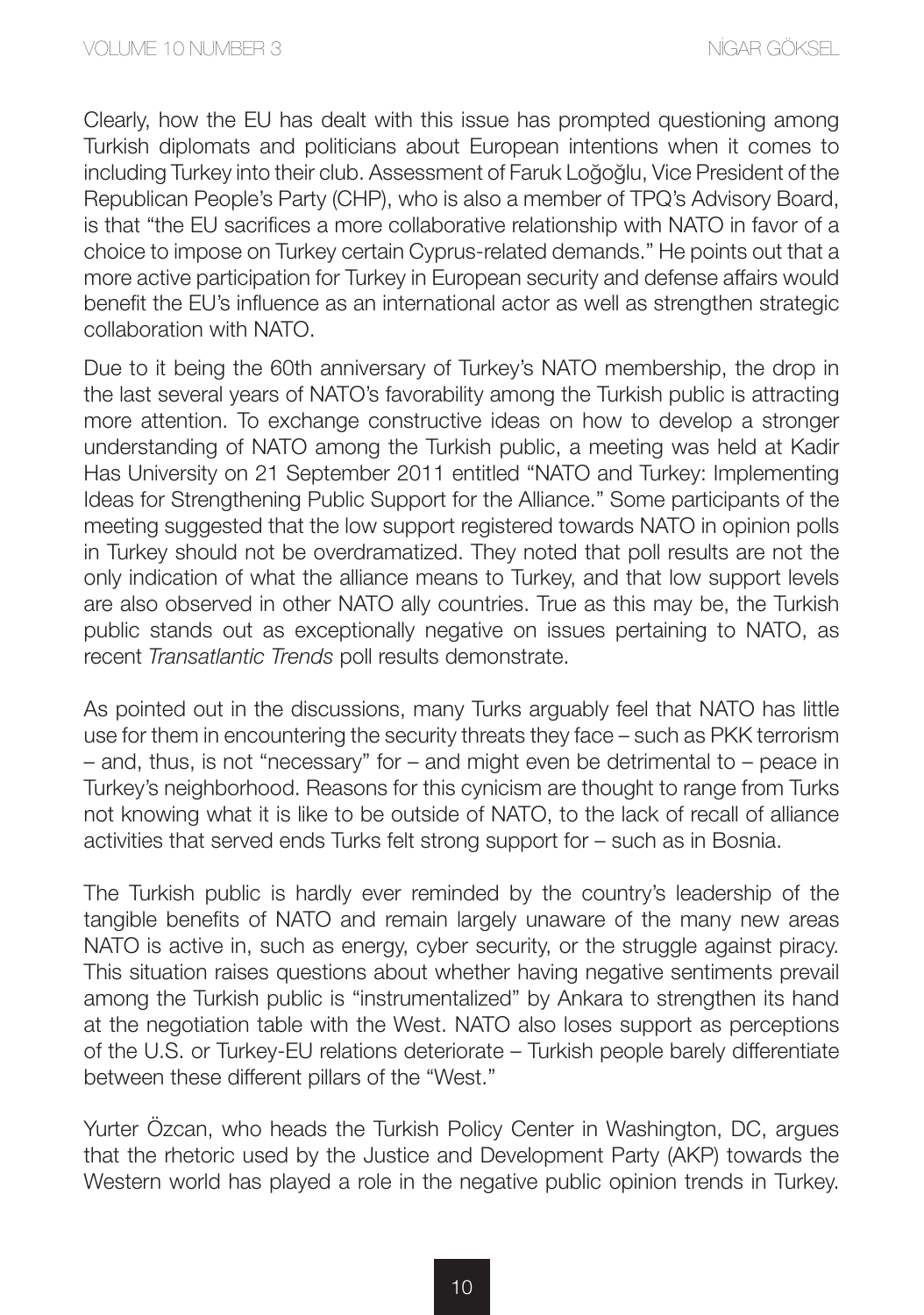"With a political leader who virtually receives half of the votes in the country continuously using such anti-Western rhetoric, it would be unrealistic to expect any significant positive turnaround in public opinion towards the West," he states. However, Özcan also points out that contrary to its rhetoric, the AKP's actions have been in line with the Western demands. With the exception of the 2003 resolution (which would have allowed American troops to enter Iraq from Turkish land had it been accepted in the Turkish parliament), the AKP has assisted the U.S. in virtually every major occasion since it came to power in 2002, he points out.

One issue in which Turkey played an essential role for NATO, recently, was the agreement, reached on September 2011, on placing of a radar system for missile defense in eastern Turkey. Representing the leading opposition party, CHP, Loğoğlu states that the governing party made the correct decision by agreeing to host the radar; however, it has not been transparent to the public about the details of this decision.

İlhan Tanır, a journalist in Washington representing two daily Turkish newspapers, Vatan and Hürriyet, reviews the fluctuations in Turkey-U.S. relations since the Iraq war, focusing on how the relationship transformed from crisis to collaboration in the course of the Arab Spring, and gives a sobering account about how Turkish democracy relates to Turkey-U.S. relations. Tanır also covers Ankara's changing position on NATO's intervention to the Libyan rebellion. The "temporary divergence" with Washington, he argues, was a result of Turkish interests, and in particular, businessmen's lobbying. Though Turkey was slow to get on board, eventually it participated in the naval arms blockade on Libya and carried out humanitarian aid missions, as well as implementing a freeze of the assets of Qaddafi regime representatives. However, Tanır points out, AKP never explained the basis of their initial accusations of the West being driven by the goal to "exploit Libya's rich natural resources."

The case of Libya brought to the fore challenges within NATO itself – both in terms of politicking among NATO members and in terms of capabilities. Alex Tiersky, Director of the Defense and Security Committee of the NATO Parliamentary Assembly, elaborates in this issue of TPQ on the cautionary lessons to be derived from Operation Unified Protector (OUP).

President of the European Stability Initiative Gerald Knaus, in his article based on the book he co-authored with Rory Stewart, "Can Intervention Work," examines the patterns of military intervention and post conflict occupation, analyzing 'what works and what does not,' and focusing on lessons learned from the international deployment in Bosnia that started in 1995. Knaus points out that all missions since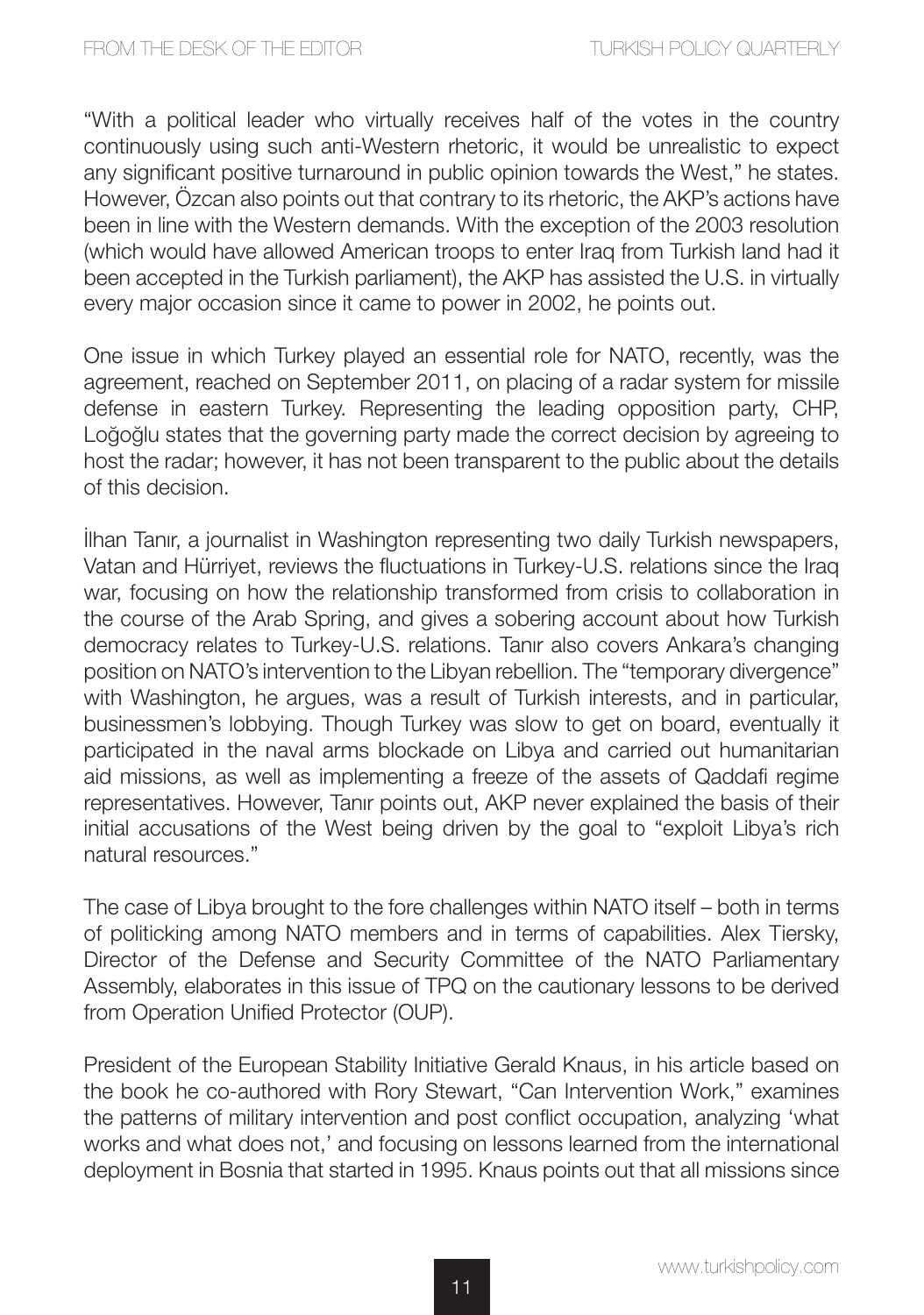have been referred to with similar conceptual frameworks – such as nation building, state building and the like, creating a false impression that universal lessons can be drawn. Whereas, the context in each case is dramatically different, and the ambition to *build* nations or states in a post-conflict environment is "foolish" he reflects, because outsiders lack the knowledge and authority to implement social change. He ends his assessment by outlining some of the limited successes, which are viable for *outsiders* to achieve.

Transition in Afghanistan continues to be a central issue for NATO. Afghan security forces have started taking over various provinces and cities from the NATO-led International Security Assistance Force (ISAF). This handover is scheduled to be completed by the end of 2014. Bolstering Afghanistan's security forces with training and equipment has been the centerpiece of U.S. transition strategy.

NATO representatives point out that the strengthening of the insurgents in 2005 has been 'arrested and reversed.' The nature of the violence and tactics of the insurgency is changing: targets that will attract the most publicity are being chosen, purposefully. These targets do indeed receive publicity but they, otherwise, have limited military or strategic effect. Meanwhile, access to health services and schooling for Afghans is strengthening and the army, police and infrastructure are developing. The 'transition' of NATO is framed as being from the lead combat role to supporting local security forces. In other words, ISAF is not exiting completely, but Afghans are taking security into their own hands.

In early November 2011, we, as TPQ, hosted Ambassador Simon Gass, NATO's civilian representative to Afghanistan, in İstanbul for a roundtable focused on the Transition in Afghanistan. (The press bulletin of this discussion can be found on our website at https://www.turkishpolicy.com/page/6/roundtables/). Sir Gass stressed that Pakistan needs 'to put as much pressure as possible' on insurgents. Leading up to 2014, he explained, NATO has two strategies: One would be that an Afghanled process of dialogue with the insurgents leads to a political process that ends with insurgents laying down their weapons, and the other that Afghan security forces are able to take full responsibility for security, continuing to struggle against the insurgency. Meanwhile, he stressed, it will be crucial that the international community supports economic development in Afghanistan.

Afghanistan was an issue high on the agenda at a conference entitled "NATO Trans-Regional Approach: Challenges and Ramifications," organized in January 2011 by Iran's foreign ministry affiliated think tank, the Institute for Political and International Studies (IPIS).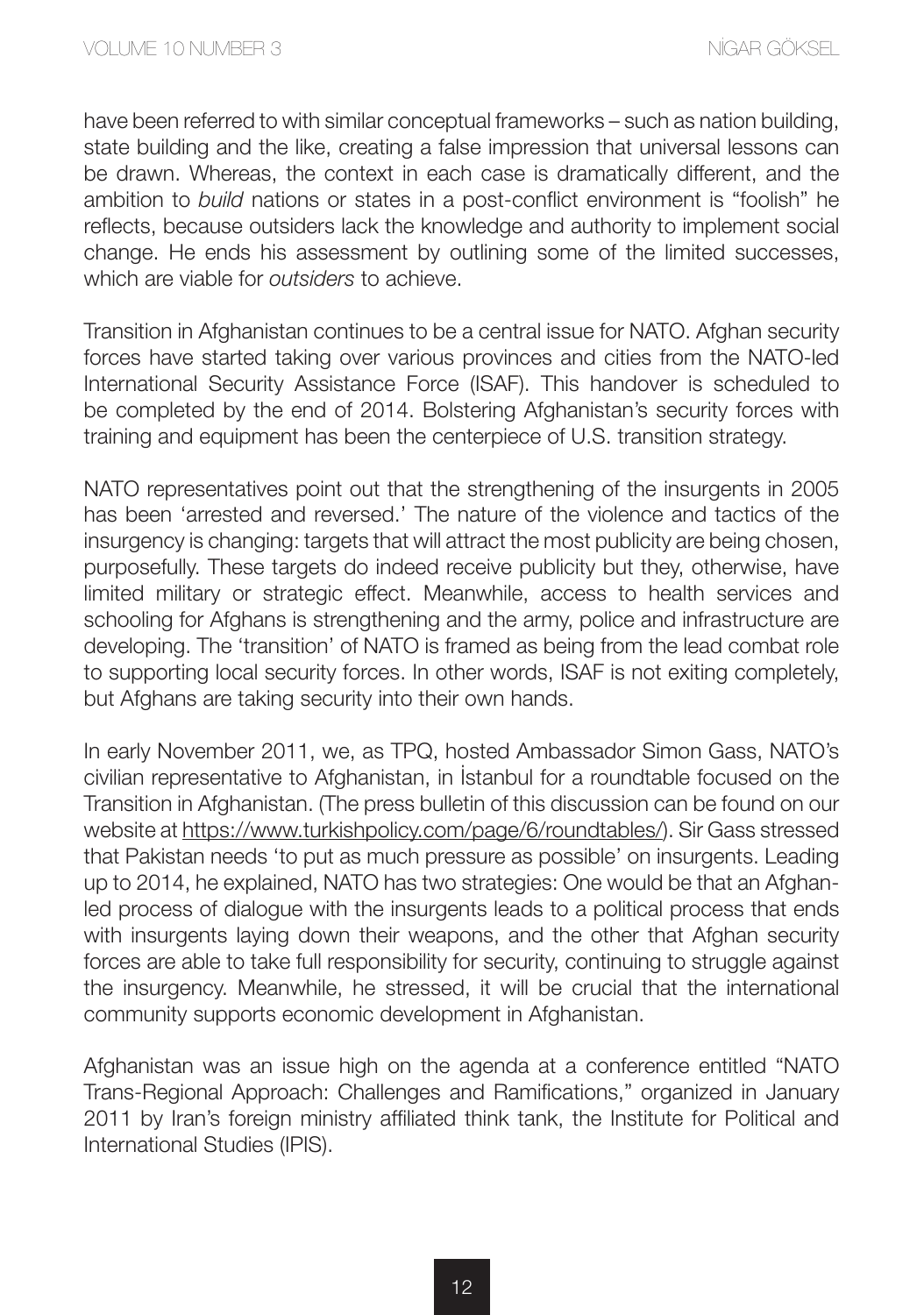A conviction reiterated by a number of speakers was that NATO needs Iran as an enemy because it has lost its old enemy, the USSR, and now has no "conceptual basis" for its existence. A resonating theme was that Iran, situated between Iraq and Afghanistan, and with a U.S. base to its north in Turkey, is *encircled* by NATO (which essentially is seen to be the U.S.). The sense of Iran being under threat was prevalent among all speakers, with one elaborating as follows: "With *out-of-area operations* justified by NATO, there is no end to what it can justify as being a threat to its members' security." In short, NATO in the neighborhood is seen as a threat from these voices in Tehran.

While appreciation of Turkey's new foreign policy was widespread among participants attending the conference on NATO in Tehran, and cooperation between Turkey and Iran was advocated enthusiastically, it must be recalled that this was January 2011, since which time this embracement is likely to be reserved, at best.

A number of Ankara's regional moves – such as ensuring Iran not be referred to as a threat to NATO in official documents, and the attempt to mediate a resolution to the nuclear crisis in 2010 - appeared to 'enable' Iran, from the perspective of many Western observers. However, the stances Ankara has taken in the course of the Arab Spring have led to divergences with Tehran, most recently towards the Syrian leadership. Turkey is being promoted as an inspiration in the MENA region, and as such is seen as a rival to Iran. Advocacy of the Palestinian cause is another front on which Iran and Turkey are said to compete.

In his article for this issue of TPQ, Director General of IPIS, Mostafa Dolatyar, describes the problems in NATO's engagement with 'partners' in the neighborhood. "If NATO, or any other organization, is looking for enhancing its meaningful engagement in this part of the world, it must seek to develop a more balanced relationship with all regional countries as well as stakeholders, which have legitimate interests in the region," he states. He makes the point that NATO's selectiveness between partners reflects a 'divide and rule' apporach and neglects the reality that security is an 'indivisible common good.'

Turkey's recent agreement to host a NATO radar system has been met with deep concern not only in Iran but also in Russia. In contrast to Iran and Russia, another neighbor of Turkey, Georgia, derives a sense of security from NATO involvement in this neighborhood. In late October 2011, the annual 'Georgia Defense and Security Conference' (GDSC) was held in Tbilisi. The message emanating from the hosts of the event was that for Georgia, the European model is *the* key statebuilding project, and Georgia is eager to join "the strongest defense alliance in history," ie. NATO.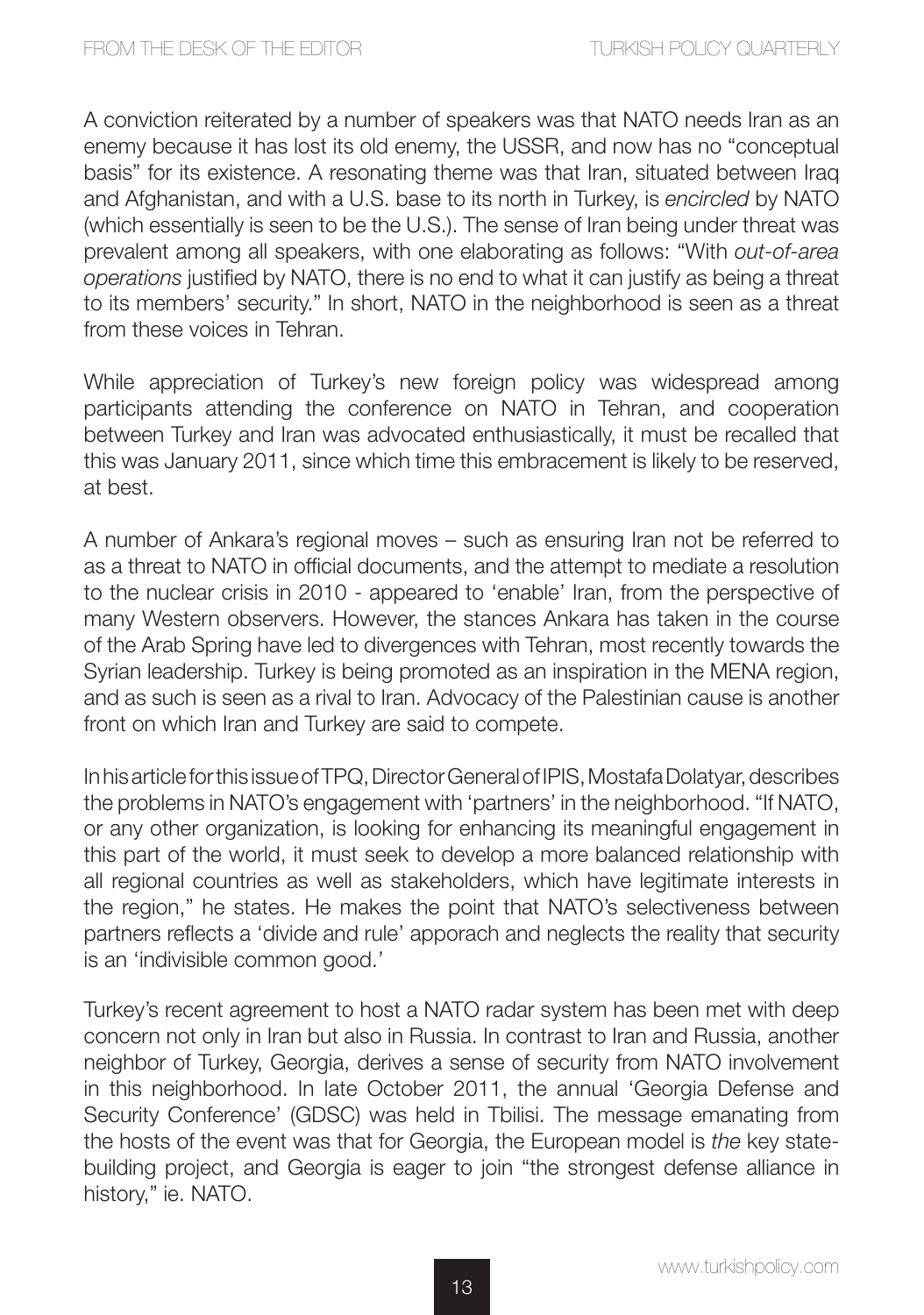Giorgi Baramidze, Vice Prime-Minister and State Minister on European and Euro-Atlantic Integration, pointed out that the Georgian public "has consistently and overwhelmingly supported Georgia's NATO membership throughout all these challenging and difficult years." While the public support never fell below 65 percent, the latest polls depict 77-81 percent of Georgia's citizens support the country's NATO membership, he noted.

Since the Bucharest Summit, it is not a matter of "whether Georgia will become a member of NATO," but rather "how" and "when," Baramidze stressed. Though the April 2008 NATO summit in Bucharest fell short of granting Georgia a Membership Action Plan (MAP) – which establishes criteria for countries' accession into the Alliance, the Summit established that Georgia *will,* if it reforms accordingly, become a NATO member in the future. In fact, "Georgia is trying to act as if it is already a member of NATO, because, we share not only values and challenges with NATO, but also the responsibility of ensuring common security. We consider NATO's success a mutual victory," Baramidze stated.

James Appathurai, who serves as the NATO Secretary General's Special Representative for the Caucasus and Central Asia, outlined, at the GDSC conference in Tbilisi, that as the May 2012 Chicago Summit nears, there are four areas of particular focus for NATO: managing transition in Afghanistan, settling plans for the missile defense system, managing budget cuts without reducing the capabilities of the Alliance, and reaffirming the commitment made in 2008 in Bucharest to NATO's partners. Deputy State Minister for European and Euro-Atlantic Integration, Elene Khoshtaria pointed out Tbilisi's expectation of "a small and significant step" from the Chicago Summit. Pressed to elaborate, she pointed out that Tbilisi expects Georgia's progress to be recognized and for NATO to stress that Georgia's integration with NATO is "a performance-based process and one over which no third country has a say."

As was noted by one participant, "if it does not perform well in terms of democratic progress, this weakness will be used against Tbilisi by skeptics in Europe." This message, broadly taken, has relevance for Turkey, Ukraine and other candidate or neighbor countries of the EU. But the virtuous cycle of reaping win-win results between partner/candidate and the EU requires a constellation in which the leadership and elites within member states too put in effort to dispel rather than perpetuate stereotypes and myths about the nations currently on the periphery of the EU.

A central question is whether Russia can be inspired to change, over time. Until Russia agrees to provide a fair playing ground that enables diverse actors to flourish both domestically and within its 'sphere of influence,' its neighbors will be motivated to break out of its demands for political compliance.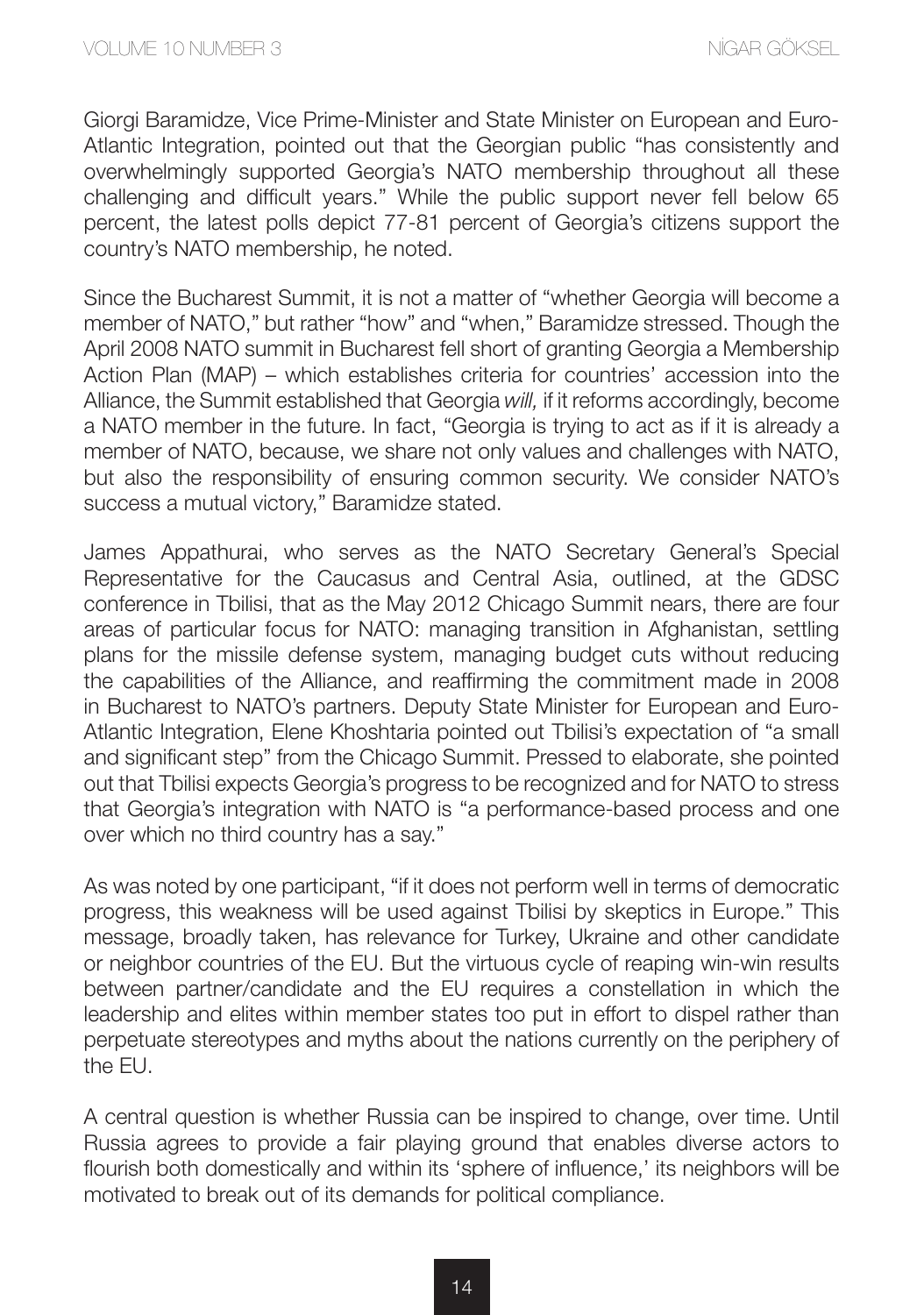In line with TPQ's consistent efforts to provide all sides of the topics at hand, we indeed had a strong official perspective from Moscow confirmed as an author. However, when, on very late notice, we were informed that his schedule had not permitted an article contribution, time was too limited to arrange an alternative. Thus, the Russian view is admittedly missing from the debate that we reflect.

While the 2008 August War is seen in Tbilisi as Russia's attempt to turn back the Bucharest summit decision of NATO, it also had a far-reaching effect on dynamics in the wider Black sea region - and beyond. At the GDSC event in Georgia, Iulian Chifu, newly appointed advisor to the Romanian president, argued that the fact that MAP was not provided to Georgia and the reality of the August war are all the more reason to devise a security concept for this region. He went on to point out that stabilizing the wider Black Sea is the first step in stabilizing the greater Middle East.

Assistant Professor at Azerbaijan Diplomatic Academy (ADA), Anar Valiyev explains the effect of the August war on Azerbaijan, which he marks as a turning point in Azerbaijan-Russia relations. Russia's moves against Georgian territorial integrity "shocked" and created fear among the Azerbaijani public, he notes. Baku subsequently became more cautious about pursuing Euro-Atlantic integration and emphasized the 'neutral' nature of its strategic positioning. The most significant stick Moscow holds against Baku is its influence on the Karabakh conflict. "If the frozen conflicts of Azerbaijan and Georgia remain the same, or worsen, both states will exhaust their foreign policy opportunities and fall prey to growing Russian influence in the Caucasus," Valiyev argues. The conflicts benefits Moscow, enabling it to keep Armenia and Azerbaijan in the "orbit of its influence" to varying extents, Valiyev points out. Moscow's demand to deploy Russian peacekeepers was likely the reason Baku appeared to back out of a Russia mediated peace deal, Valiyev states.

The repercussions of the August war on Ukraine are elaborated upon in this issue of TPQ by Hanna Shelest, on behalf of Ukraine's National Institute for Strategic Studies, who points out that rising concerns about the risks of "de-freezing" conflicts in Transnistria or in the Crimea. Shelest argues that Ukraine's Black Sea policy has been "short of both strategic vision and consistent activity." Ukraine, Romania, and Turkey compete for regional leadership, and these countries are also developing strategic alliances amongst each other to certain ends, Shelest points out.

An event in October 2011 in Washington, DC, titled "Ukraine's quest for mature nation statehood roundtable XII: Compelling bilateral ties – Poland-Ukraine and Turkey-Ukraine" highlighted the geostrategic powerplay in the Black Sea region, as well as the domestic developments in Ukraine and Turkey.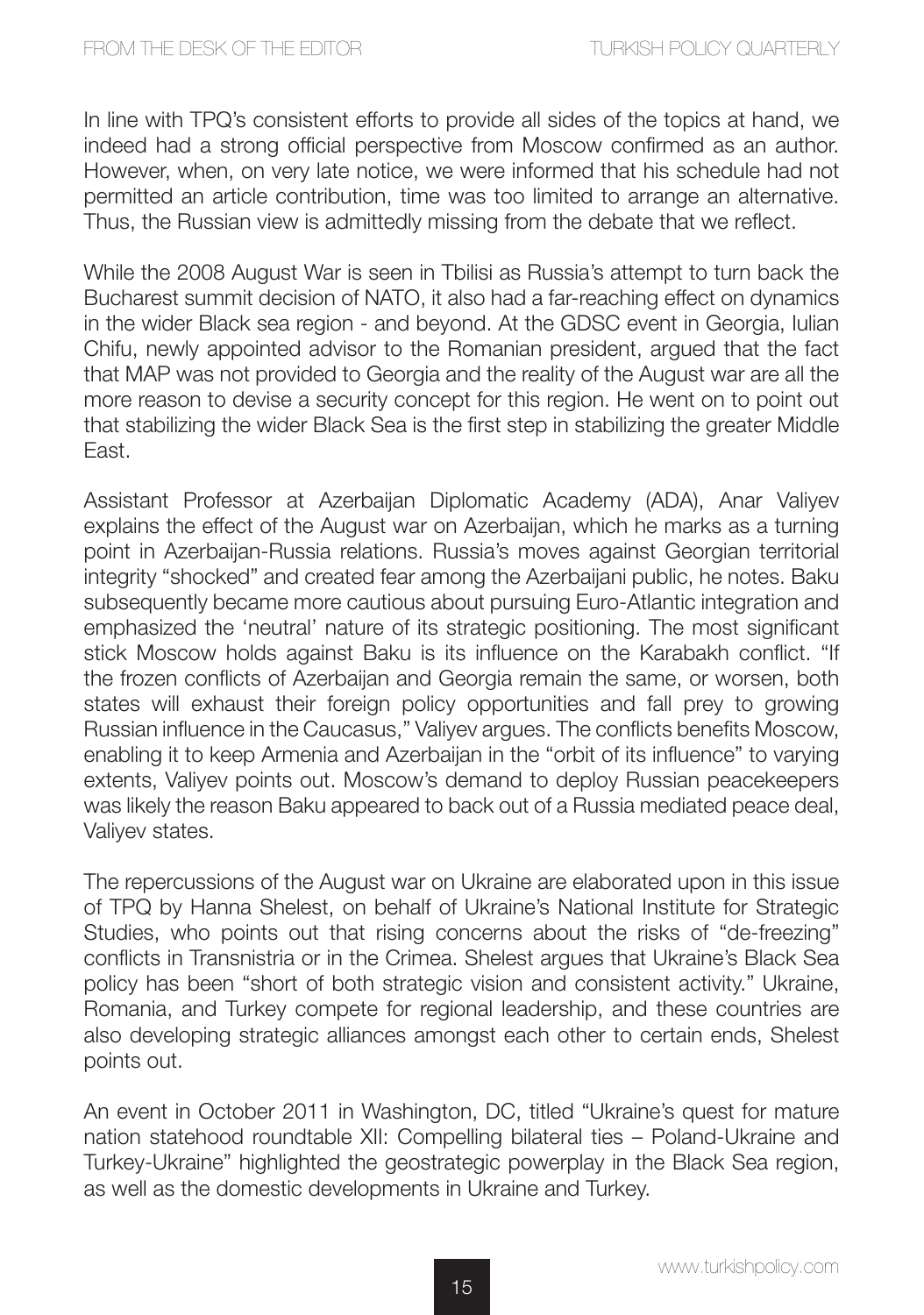Though not widely taken up, the histories of Ukraine and Turkey are intertwined by virtue of experiencing the region together through wars, truces, inter-marriages, trade, and more. Their present day conundrums are also linked in various ways. Situated along the current edge of 'Europe,' the direction these two countries take could tip balances in the Black Sea region, and affect the future of the EU in a multitude of ways.

Economic, political, and strategic relations between Turkey and Ukraine have been intensifying in recent years. The two countries are working on establishing visa free travel and free trade. Both countries are integrating with the EU – Ukraine as an Eastern Partnership neighbor, Turkey as a candidate. Accordingly, both Kiev and Ankara struggle with ambiguity in the prospects offered by Brussels, as well as fallout from political will and policy coherence deficits among EU member states. For both Ukraine and Turkey, it is widely assumed that an integration process with the EU will compel decision makers to pursue reform, but doubts – of different nature – linger.

At the time of the event held in DC to discuss these issues, the Timoshenko case was high on the agenda. Former Prime Minister Yulia Timoshenko was sentenced, on October 2011, to seven years in prison on charges of abuse of office over gas contracts she agreed with Russia in 2009. The trial was seen as a rollback of democracy in Ukraine, while EU representatives expressed the opinion that the verdict was politically motivated and cast a shadow over Ukraine-EU relations.

The question of how the EU should deal with a case they see as the judiciary being used as a tool of political revenge was pondered in the course of the *Ukraine's Quest* conference. The dilemma stems from the fact that derailing Kiev's already shaky EU integration would strengthen those in Moscow demanding political compliance from Kiev and strike a blow more to those in Ukraine who are working towards a European future than to the government itself. On the other hand, as argued by various participants to this conference, if the EU does not 'punish' what it deems a breach of independent judiciary and rule of law, this would weaken the hand of domestic critics, and embolden other Eastern Partnership countries to expect compromise on standards of European values and fundamental rights. One suggestion put forth, was that the EU not waver on offering Kiev an association agreement, yet also apply targeted sanctions such as investigating the bank accounts of authorities, while in the meantime providing more support to critical civil society groups and NGOs.

To ensure that Russia can not decide the future of Ukraine, the importance of the EU engaging with certainty, clarifying what it will offer in return for what, was emphasized by participants to the Ukraine's Quest conference. But it was also